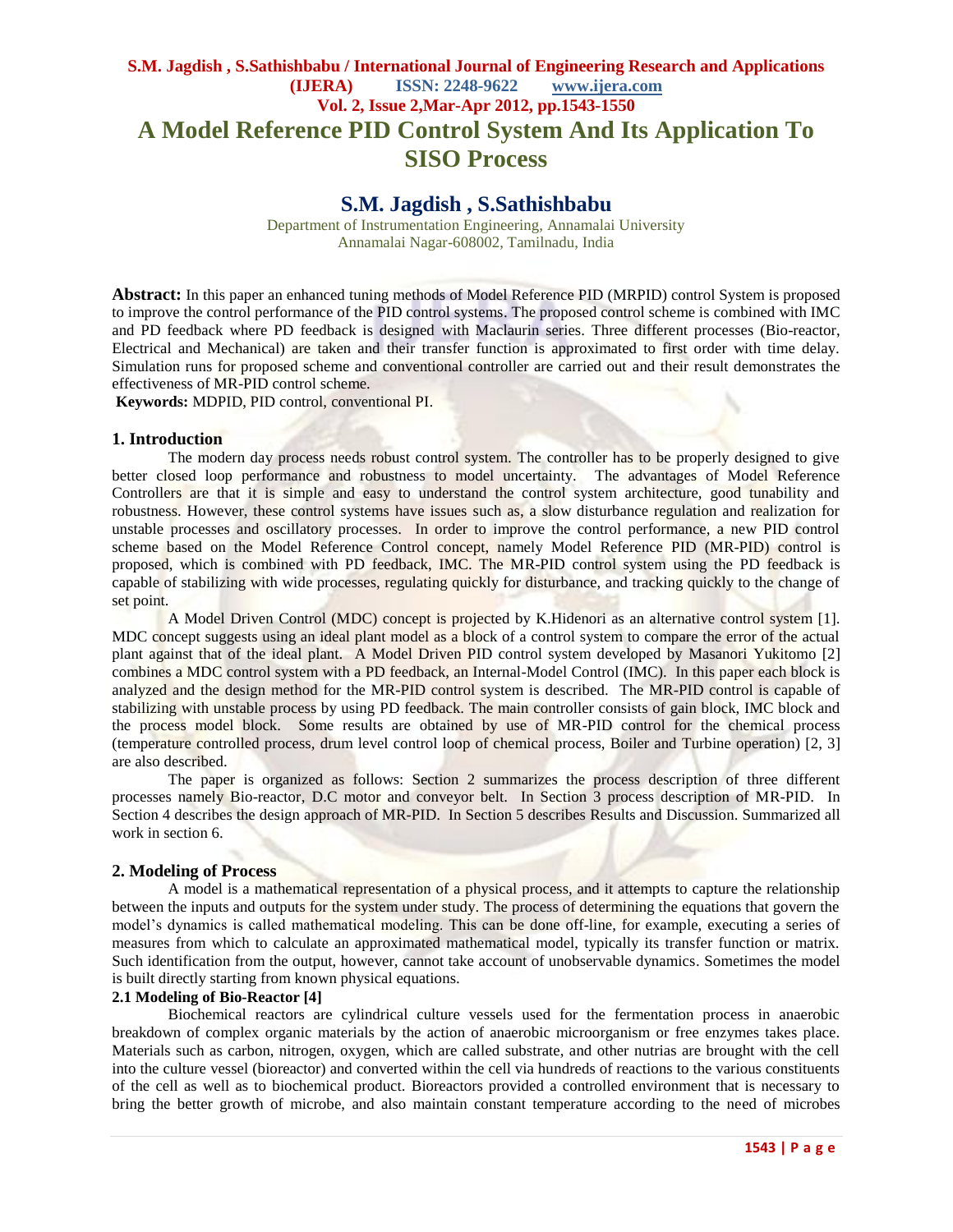During the breakdown process the microbes produce large number of intermediate and final products, including pharmaceuticals, food, and beverages. The reaction taking place inside the bioreactor is Substrate +cell...............extracellular products + more cells

## $\sum S + X \dots \dots \dots \dots \dots \dots \dots \dots \dots$  (1)

From the above equation the rate of growth is directly related to cell concentration and cellular reproduction. So it is necessary to maintain the cell concentration, i.e. the goal is to achieve the growth of these cells (biomass) in a bioreactor by manipulating the dilution rate, which is the flow rate per volume of the reactor. A typical control and instrumentation diagram of the bioreactor used in this paper for analysis, with biomass concentration as the measured output, is shown bellow



 $G(s) = \frac{-0.6758 e^{-1s}}{0.4417 \times 11}$ 

#### $0.4417 s + 1$ **2.2 Modeling Of DC Motor [5]**

The principles of operation of a direct current (DC) motors are presented based on fundamental concepts from electricity and magnetism contained in any basic physics course. The D.C motor is used as a concrete example for reviewing the concepts of magnetic fields, magnetic force, Faraday's law, and induced electromotive forces (emf). The D.C. motor is the actuator at the heart of a position control servomechanism. It is the means by which electrical energy is converted to mechanical energy. There are many types of D.C. motor and their detailed construction is quite complex but it is possible to derive the equations for a satisfactory dynamic model from basic electromagnetic relationships.

Motors work on the basic principle that the magnetic fields produce force on wires carrying a current. In fact, this experimental phenomenon is what is used to define the magnetic fields. If one places a current carrying wire between the poles of a magnet, a force is exerted on the wire. Experimentally, the magnitude of this force is found to be proportional to both the amount of current in the wire and to the length of the wire that is between the poles of the magnet. That is, F magnetic is proportional to £i. The direction of the magnetic field B at any point is defined to be the direction that a small compass needle would point at that location.



#### **Figure 2. DC motor equivalent circuit**

The voltage balance equation of the DC motor is

(2)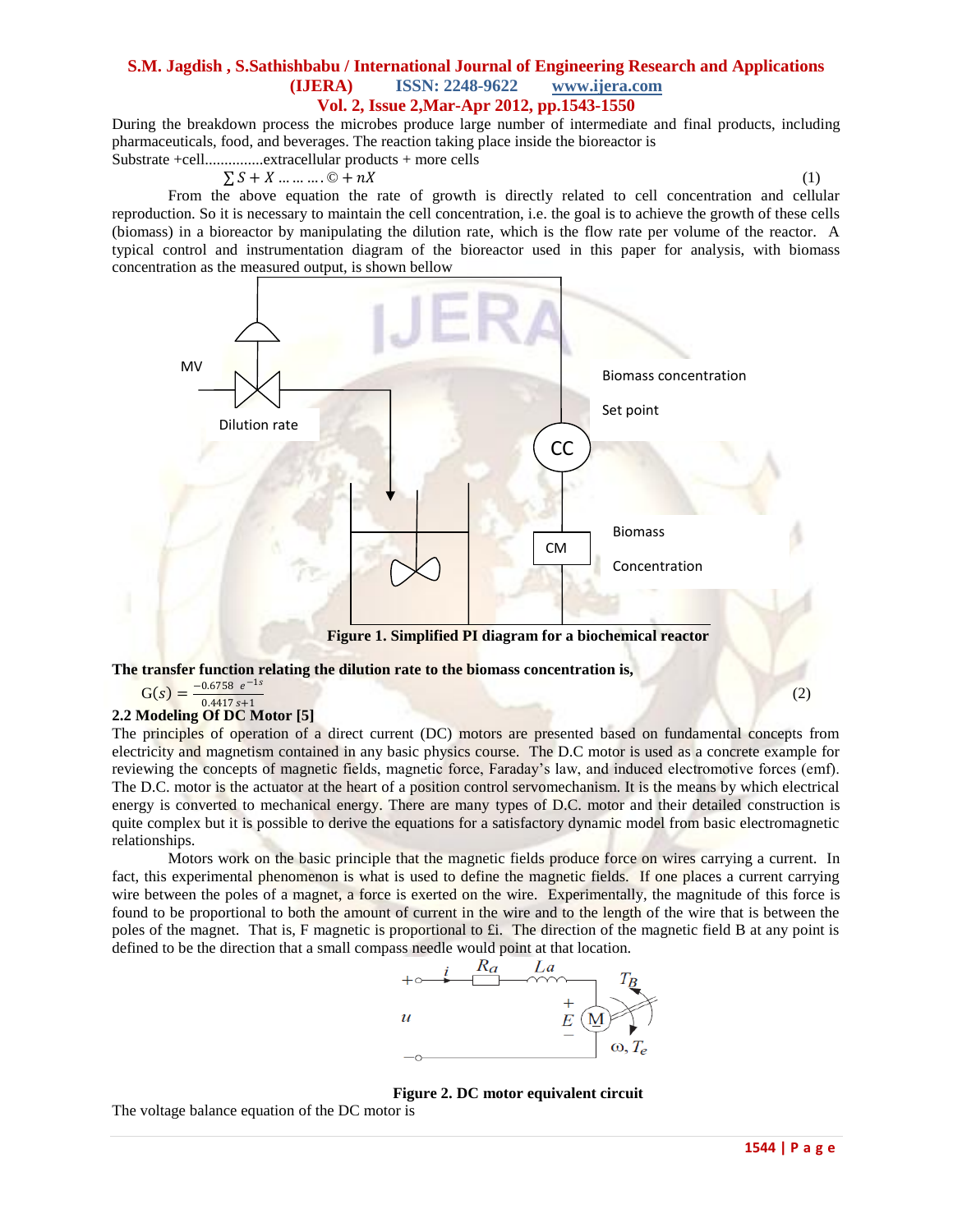$$
u = R_a \tcdot i + L_a \tcdot \frac{di}{dt} + K_e \t\t(3)
$$

Where, I is armature current (A); is equivalent inductance of armature circuit (H); is equivalent resistance of armature circuit (); is terminal voltage of armature circuit (V);  $K_e$  is voltage coefficient of DC motor (V.s/rad). The torque balance equation of DC motor is expressed as

$$
K_i \tcdot i - B \tcdot \omega = J \tcdot \frac{d\omega}{dt} \t\t(4)
$$

where, *J* is the inertia moment of the rotor (Kg. $m^2$ );  $K_t$  is the torque coefficient of DC motor (N.m/A). B is viscous friction coefficient of DC motor (N.m.s/rad). The linear DC motor model is obtained as

$$
J\omega = -B\omega + K_t i
$$
  
\n
$$
L_a i = -K_e \omega - R_a i + u
$$
  
\n
$$
y = \omega
$$
  
\n(5)

The transfer function of the D.C motor is given as follows

$$
G(s) = \frac{2}{0.5s+2}
$$

(8)

#### **2.3 Modeling of Mechanical Process [5]**

A mechanical process (or conveyor belt) consists of two or more [pulleys,](http://en.wikipedia.org/wiki/Pulley) with a continuous loop of material - the conveyor belt - that rotates about them. One or both of the pulleys are powered, moving the belt and the material on the belt forward. The powered pulley is called the drive pulley while the unpowered pulley is called the idler. There are two main industrial classes of belt conveyors; those in general [material handling](http://en.wikipedia.org/wiki/Material_handling) such as those moving boxes along inside a factory and [bulk material handling](http://en.wikipedia.org/wiki/Bulk_material_handling) such as those used to transport industrial and agricultural materials, such as grain, coal, ores, etc. generally in outdoor locations.



#### **3. Process Description of MR-PID**

In order to improve the control performance, a new PID control scheme based on the Model Reference Controller concept, namely Model Reference PID (MR-PID) control, which is combined with Main controller, Process model and PD feedback compensation. Here the main controller consists IMC Gain, IMC block and Process Model block. The first order delay with dead time model is used in the process model block. Moreover  $λ$ , τ <sup>c</sup>tuning parameter and closed loop time constant are also referred. The MR-PID control system using the PD feedback is capable of stabilizing with wide process, regulating quickly for disturbance and tracking quickly to the change of set point. The schematic diagram of Model Driven PID control system is given below



**Figure 4 Model Reference PID Control System**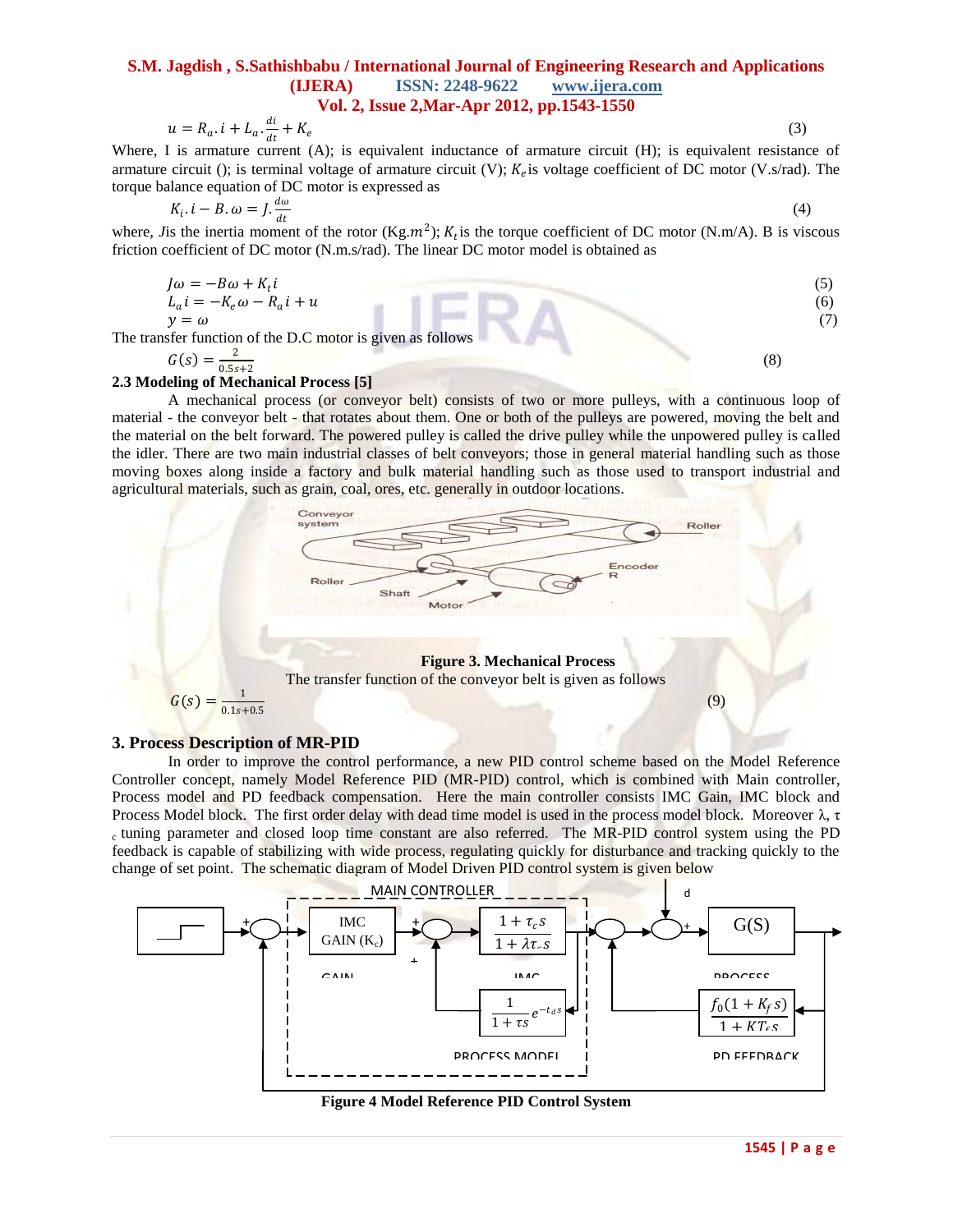# **4. Design Approach**

The MR-PID control system can be designed with the following steps. Many processes are expressed by the first order with dead-time model or the integral with dead-time model. The denominator polynomial form can be expressed by using the Maclaurin series expansion of dead time.

 $G(s)$  is the given function

By using Maclaurin series expansion

$$
G(s) = \frac{1}{g_0 + g_1 s + g_2 s^2 + \dotsb} \tag{10}
$$

 $g_i$ (i=1, 2, 3...) are the  $i^{th}$  order parameter of denominator polynomial.

## **4.1. PD Feedback Compensation**

The polynomial series representation (i.e. Maclaurin series) of any infinitely differentiable function P(s) whose value, and the values of all of its derivative at s=0is given by

$$
G(s) = G(0) + G'(0)s + \frac{G''(0)}{2!}s^2 + \frac{G'''(0)}{3!}s^3 + \cdots
$$
\n(11)

Where

| <i>v</i> ileit                                                                                                              |      |
|-----------------------------------------------------------------------------------------------------------------------------|------|
| $G(0) = g_0$                                                                                                                | (12) |
| $G'(0) = g_1$                                                                                                               | (13) |
| $G''(0) = g_2$                                                                                                              | (14) |
| $G'''(0) = g_3$                                                                                                             | (15) |
| and for PD feedback compensation                                                                                            |      |
| $\sigma = \frac{\beta_2 g_3}{\beta_3 g_2}$<br>$f_0 = \frac{g_2}{\beta_2 \sigma^2} - g_0$<br>$f_1 = (g_0 + f_0)\sigma - g_1$ | (16) |
|                                                                                                                             | (17) |
|                                                                                                                             | (18) |
| Where                                                                                                                       |      |
| $\sigma$ = Response time of the loop                                                                                        |      |
| $\beta_2$ and $\beta_3$ are response shape factor                                                                           |      |
| Now the values of the $K_f$ and $T_f$ can be easily derived from the above values as                                        |      |
| $K_f = \frac{f_1}{f_0}$                                                                                                     | (19) |
| Now from the $f_0$ and $K_f$ values the PD feedback compensation block can be designed as                                   |      |
| PD feedback = $\frac{f_0(1+K_f s)}{1+KK_f s}$                                                                               | (20) |
|                                                                                                                             |      |

Where the value of K is usually from the value 0.01

#### **5. Results and Discussion**

The diagram of the MR-PID is shown in figure 4. For designing fast and overshoot response, the response shaping factor  $\beta_2$  and  $\beta_3$  values are chosen accordingly. The response time  $\sigma$ ,  $f_0$ ,  $K_f$  is obtained using the PD feedback compensation based on Maclaurin series compensation as discussed in section 4. Simulation runs are carried out for the three processes with MR-PID control loop and conventional PID control loop. Their output responses are recorded in figure 5 to 10. In all the cases the normal operating point is 30% of the total output is maintained. Performance analysis is done for both servo and regulatory responses based on ISE and settling time and their values are tabulated in the table 1 to 3. From the table it is clear that the MR-PID controller gives good performance than the conventional PID controller.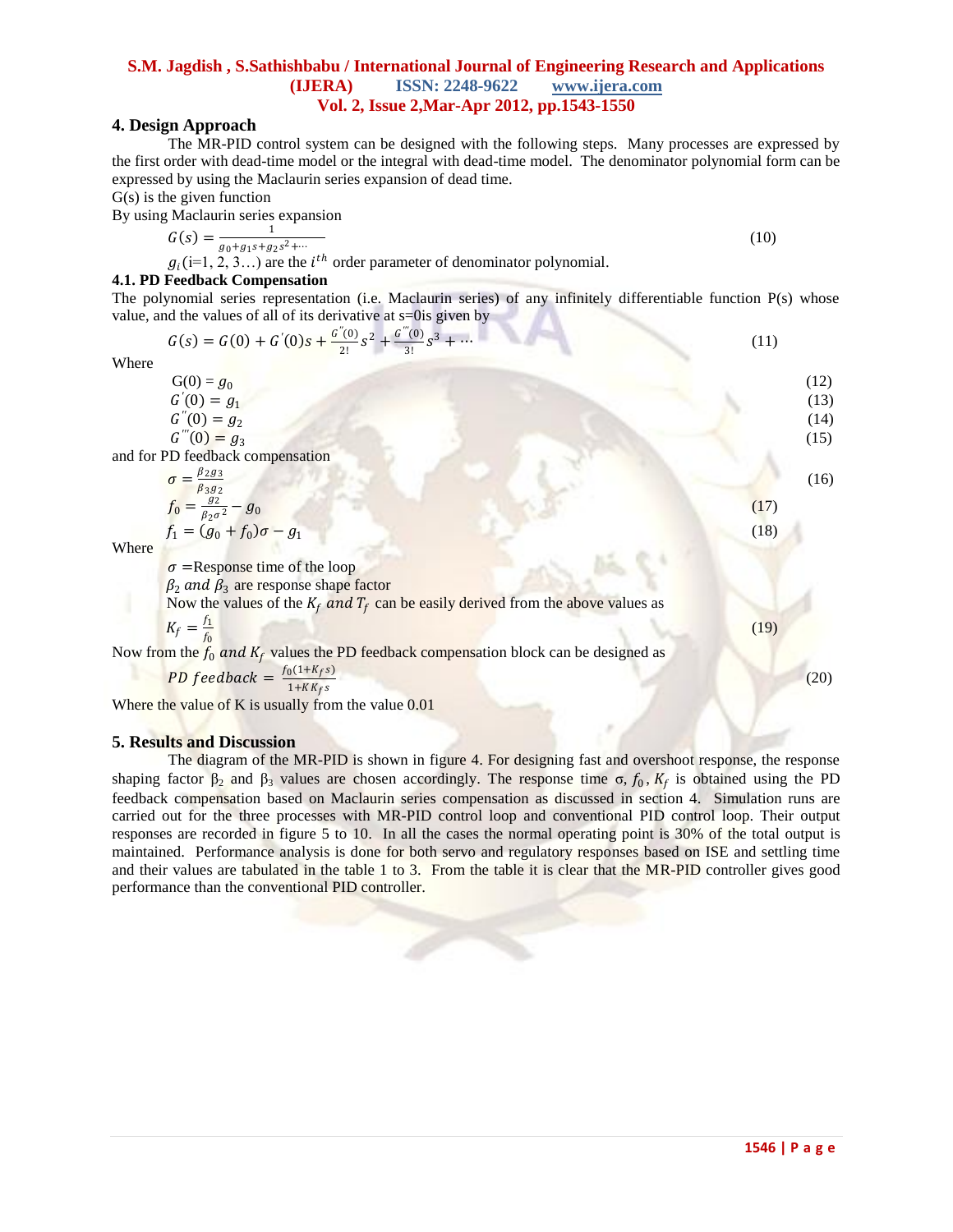

**Figure 6. Closed loop Regulatory response of Bio-Reactor**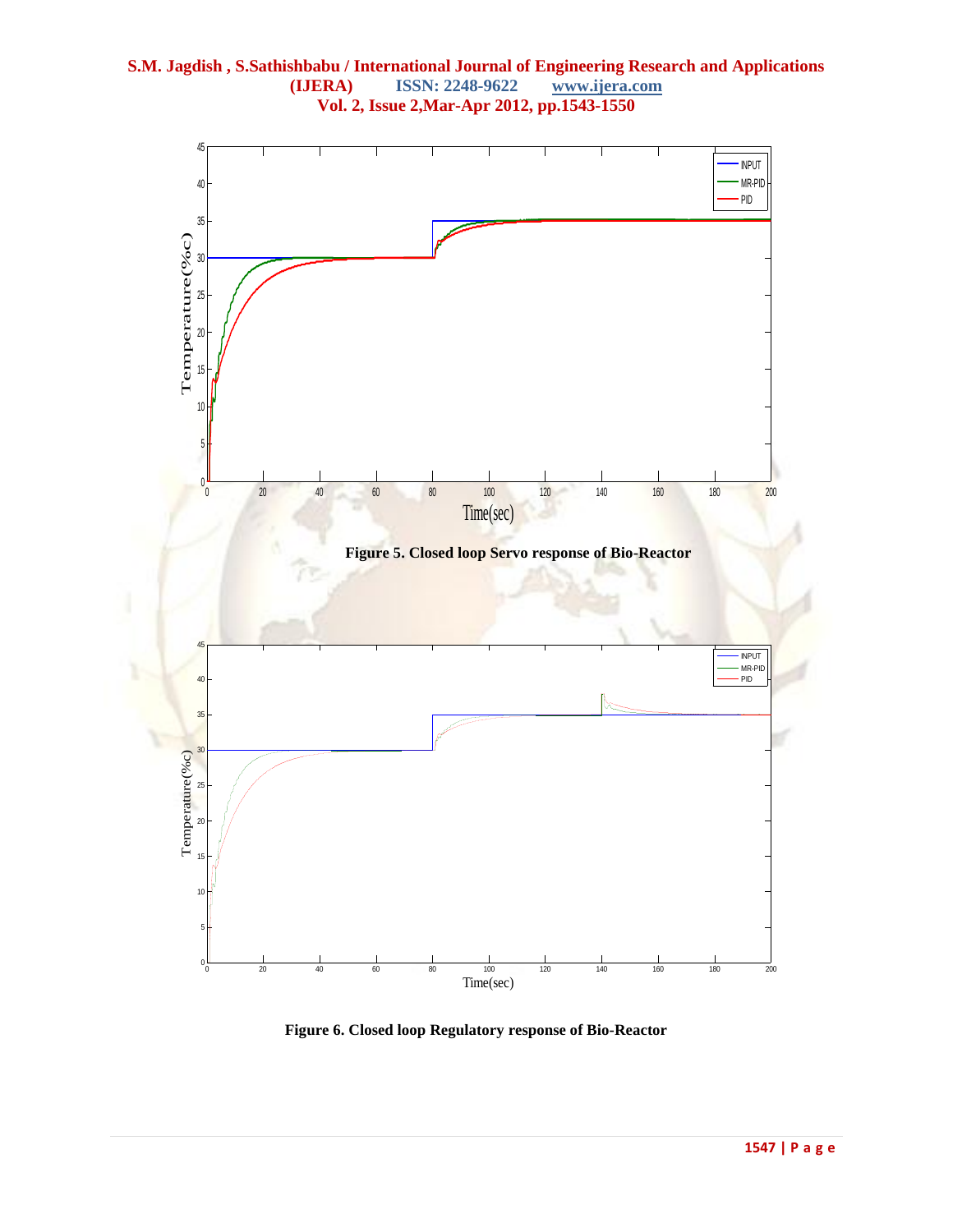

**Figure 8. Closed loop Regulatory response of DC-Motor**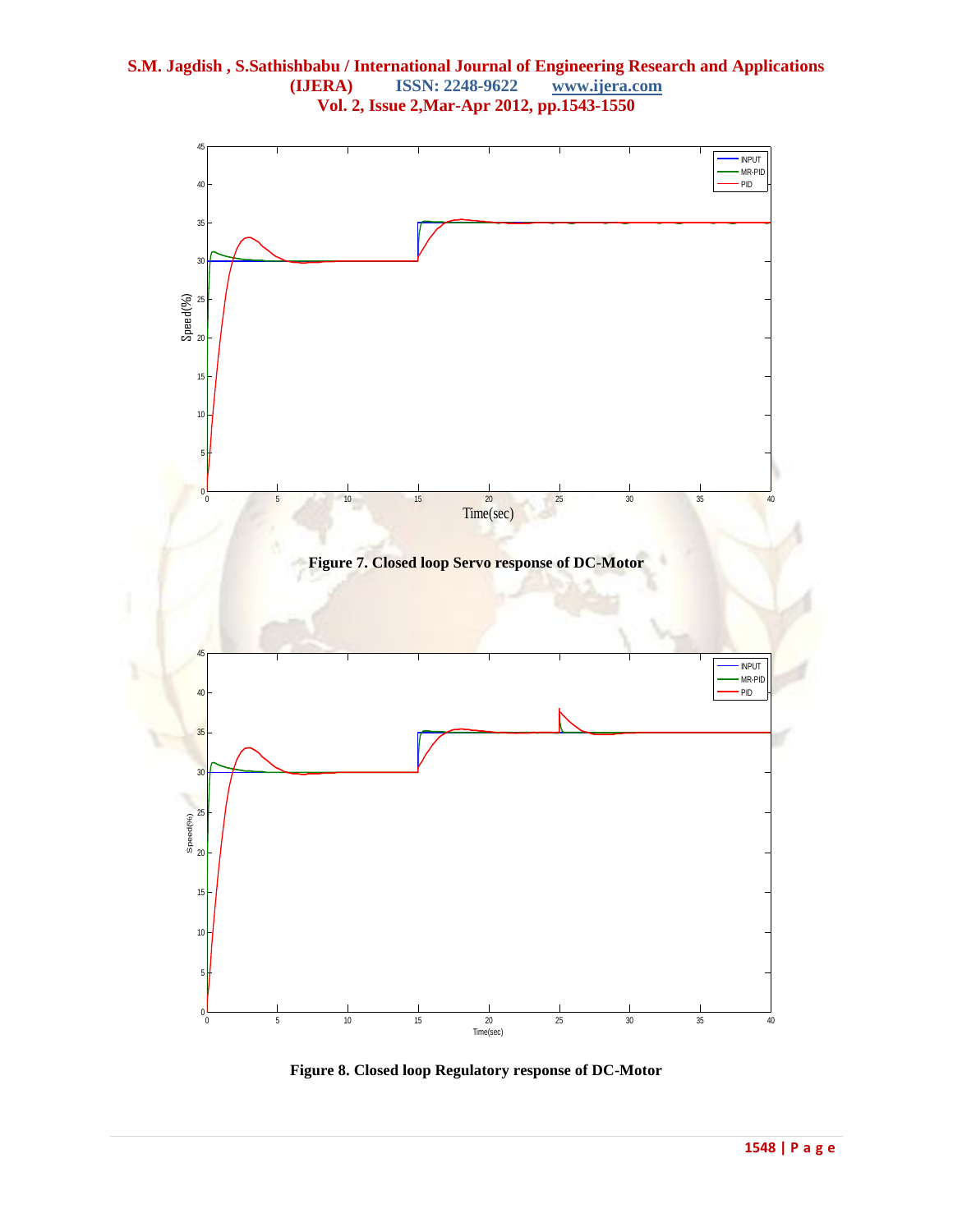

**Figure 10. Closed loop Regulatory response of Mechanical system 5.2 Performance Analysis**